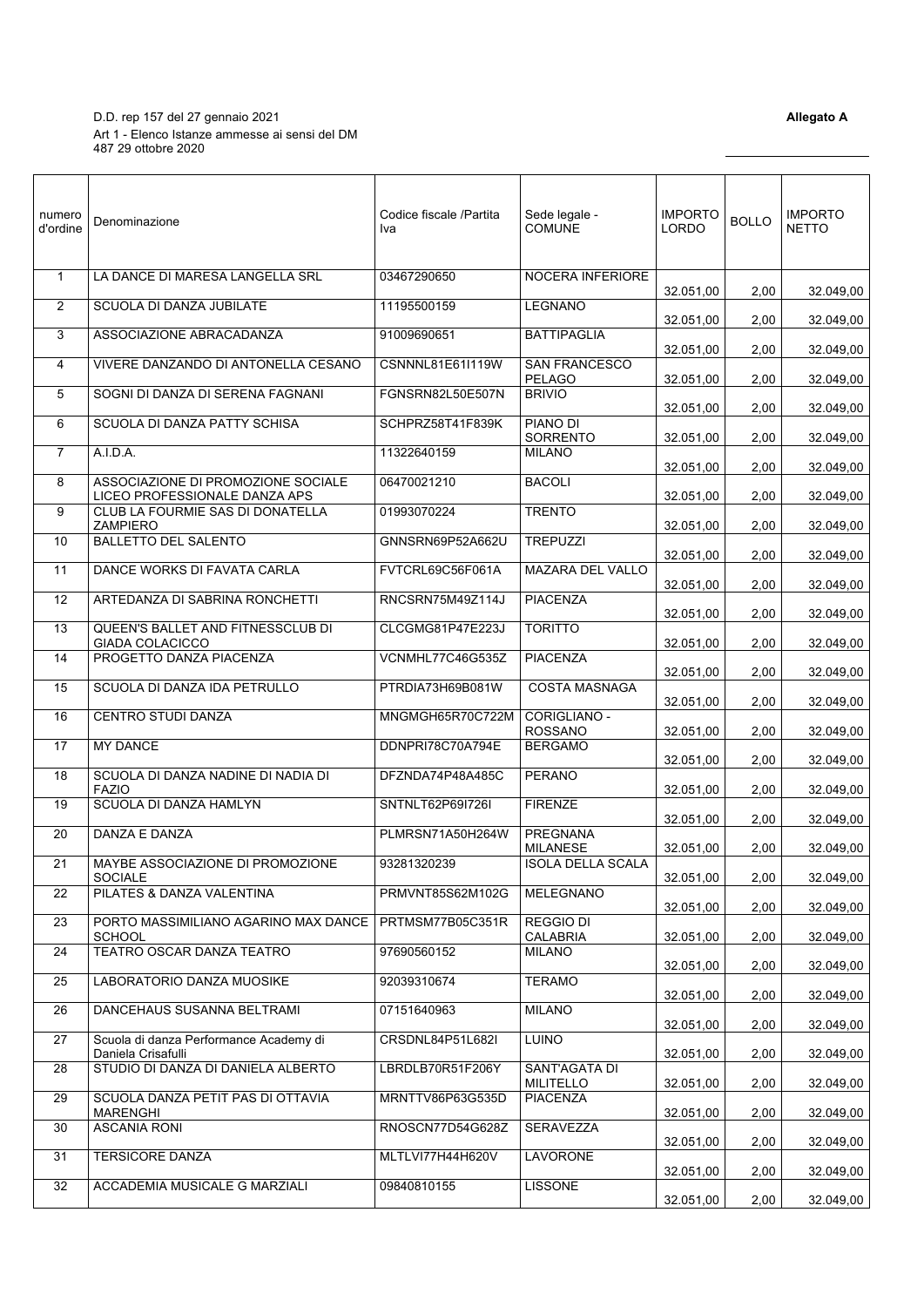| 33 | ASS CULT CENTRO INTERNAZIONALE DANZA                                                    | 90017950883      | <b>MODICA</b>                        | 32.051,00              | 2,00         | 32.049,00              |
|----|-----------------------------------------------------------------------------------------|------------------|--------------------------------------|------------------------|--------------|------------------------|
| 34 | <b>DANZARTE SRL</b>                                                                     | 02674800830      | <b>MESSINA</b>                       | 32.051,00              | 2,00         | 32.049,00              |
| 35 | AED ASSOCIAZIONE DANZA EUROPEA                                                          | 01066520493      | <b>LIVORNO</b>                       | 32.051.00              | 2,00         | 32.049,00              |
| 36 | PLANET DANCE DI LUCIA LORENZINI                                                         | LRNLCU69S50C415O | <b>CECINA</b>                        | 32.051,00              | 2,00         | 32.049,00              |
| 37 | L'ACCADEMIA DI DANZA DI DENNY LODI                                                      | LDODNY90D25L400Z | <b>IZANO</b>                         | 32.051,00              | 2,00         | 32.049,00              |
| 38 | <b>INVITO ALLA DANZA</b>                                                                | PLDLLN50A46F839A | <b>ROMA</b>                          | 32.051,00              | 2,00         | 32.049,00              |
| 39 | <b>TEATRO PULCINELLA</b>                                                                | 09050191213      | <b>ACERRA</b>                        | 32.051,00              | 2,00         | 32.049,00              |
| 40 | <b>BALLETTO DELLO STRETTO</b>                                                           | CBTDNC73M54F158W | <b>MESSINA</b>                       | 32.051,00              | 2,00         | 32.049,00              |
| 41 | ASSOCIAZIONE CULTURALE NEW DANCE<br><b>PROJECT</b>                                      | 07309950728      | CONVERSANO                           | 32.051,00              | 2,00         | 32.049,00              |
| 42 | SERENADE BALLET DI GIUSEPPINA<br><b>CRISCITIELLO</b>                                    | CRSGPP74E67A509P | <b>MONTEFORTE</b><br><b>IRPINO</b>   | 32.051,00              | 2,00         | 32.049,00              |
| 43 | ANDREOLETTI PIETRO                                                                      | NDRPTR72M14A794D | <b>SANT'OMBONO</b><br><b>TERME</b>   | 32.051,00              | 2,00         | 32.049,00              |
| 44 | DANCE ACADEMY DI CHINCHIO MARTINA                                                       | CHNMTN74A52A001A | <b>PADOVA</b>                        | 32.051,00              | 2,00         | 32.049,00              |
| 45 | <b>BUCCARELLA BIAGIO</b>                                                                | BCCBGI62P25F842V | CASTELNOVO DI<br><b>SOTTO</b>        | 32.051,00              | 2,00         | 32.049,00              |
| 46 | <b>CURNIS DIEGO CRISTIANO</b>                                                           | CRNDCR70A22B393M | CASTELLI CALEPIO                     | 32.051,00              | 2,00         | 32.049,00              |
| 47 | LUKITA SNC DI BOGNANNI & IMBERTI ANITA                                                  | 03333680167      | <b>PARRE</b>                         | 32.051.00              | 2,00         | 32.049,00              |
| 48 | MOTUS A.C. APS                                                                          | 00874800527      | <b>SIENA</b>                         |                        |              |                        |
| 49 | ARTEDANZA PRODUZIONI                                                                    | CLMCRN76T46G388X | <b>BELGIOIOSO</b>                    | 32.051,00              | 2,00         | 32.049,00              |
| 50 | DADA - DANCE ART DESIGN ACADEMY                                                         | 91130600728      | <b>ACQUAVIVA DELLE</b>               | 32.051,00              | 2,00         | 32.049,00              |
| 51 | SCUOLA DI DANZA DI ANTONELLA IANNONE                                                    | 04316600651      | <b>FONTI</b><br>SALERNO              | 32.051,00              | 2,00         | 32.049,00              |
| 52 | SAS<br>LABORATORIO COREOGRAFICO HDEMIA DI                                               | CTTLRA69E42L872L | <b>MORTARA</b>                       | 32.051,00              | 2,00         | 32.049,00              |
| 53 | <b>CATTANEO LAURA</b><br>ABC ACCADEMIA BALLETTO CLASSICO DI DI<br><b>CLEMENTE PAOLA</b> | DCLPLA86A62F205O | <b>RHO</b>                           | 32.051,00              | 2,00<br>2,00 | 32.049,00<br>32.049,00 |
| 54 | <b>BARBARA BENATTI</b>                                                                  | BNTBBR67E55B819G | <b>CARPI</b>                         | 32.051,00<br>32.051.00 |              |                        |
| 55 | DANCE CLUB DI ORIANO ELIANA                                                             | RNOLNE61T49F205P | <b>MERATE</b>                        | 32.051,00              | 2,00<br>2,00 | 32.049,00<br>32.049,00 |
| 56 | NONSOLODANZA ASS                                                                        | 07398810965      | <b>BOLLATE</b>                       |                        |              |                        |
| 57 | SCARPETTE ROSSE DI FILANNINO MARIA                                                      | FLNMNT79R42L109O | <b>BARLETTA</b>                      | 32.051,00              | 2,00         | 32.049,00              |
| 58 | ANTONIETTA<br><b>STARDANCE STUDIO</b>                                                   | 97073510584      | <b>ROMA</b>                          | 32.051,00              | 2,00         | 32.049,00              |
| 59 | <b>FLORIANA BARLETTA</b>                                                                | BRLFRN77H42F205Q | <b>ROVETTA</b>                       | 32.051,00              | 2,00         | 32.049,00              |
| 60 | SCUOLA DI DANZA CORSI DI DANZA                                                          | RNLGRL60L48L378G | <b>TRENTO</b>                        | 32.051,00              | 2,00         | 32.049,00              |
| 61 | CLASSICA ARNOLDI GABRIELLA<br>DANCE STUDIO DIPARTIMENTO                                 | 09639671008      | <b>ROMA</b>                          | 32.051,00              | 2,00         | 32.049,00              |
| 62 | PROFESSIONALE DANZA<br><b>DANZANIMA SRL</b>                                             | 09577450969      | <b>MILANO</b>                        | 32.051,00              | 2,00         | 32.049,00              |
| 63 | DEM CLUB DANZA E MOVIMENTO                                                              | 94063280484      | <b>MONTELUPO</b>                     | 32.051,00              | 2,00         | 32.049,00              |
| 64 | ACCADEMIA DI DANZA DOMENICHINO DA                                                       | 01326800339      | <b>FIORENTINO</b><br><b>PIACENZA</b> | 32.051,00              | 2,00         | 32.049,00              |
| 65 | PIACENZA SNC<br>FUORI DI DANZA SNC                                                      | 11126730156      | <b>MILANO</b>                        | 32.051,00              | 2,00         | 32.049,00              |
| 66 | ASSOCIAZIONE CULTURALE DANZA LA LUNA                                                    | 97578250587      | ALBANO LAZIALE                       | 32.051,00              | 2,00         | 32.049,00              |
| 67 | ASSOCIAZIONE CULTURALE STUDIO DANZA                                                     | 93174710728      | <b>BARI</b>                          | 32.051,00              | 2,00         | 32.049,00              |
| 68 | ACCADEMIA UPAM                                                                          | 06948981219      | <b>BOSCOREALE</b>                    | 32.051,00              | 2,00         | 32.049,00              |
| 69 | TORINO DANZA DI ASSUNTA DI PASQUALE                                                     | DPSSNT87E63L219V | <b>TORINO</b>                        | 32.051,00              | 2,00         | 32.049,00              |
|    |                                                                                         |                  |                                      | 32.051,00              | 2,00         | 32.049,00              |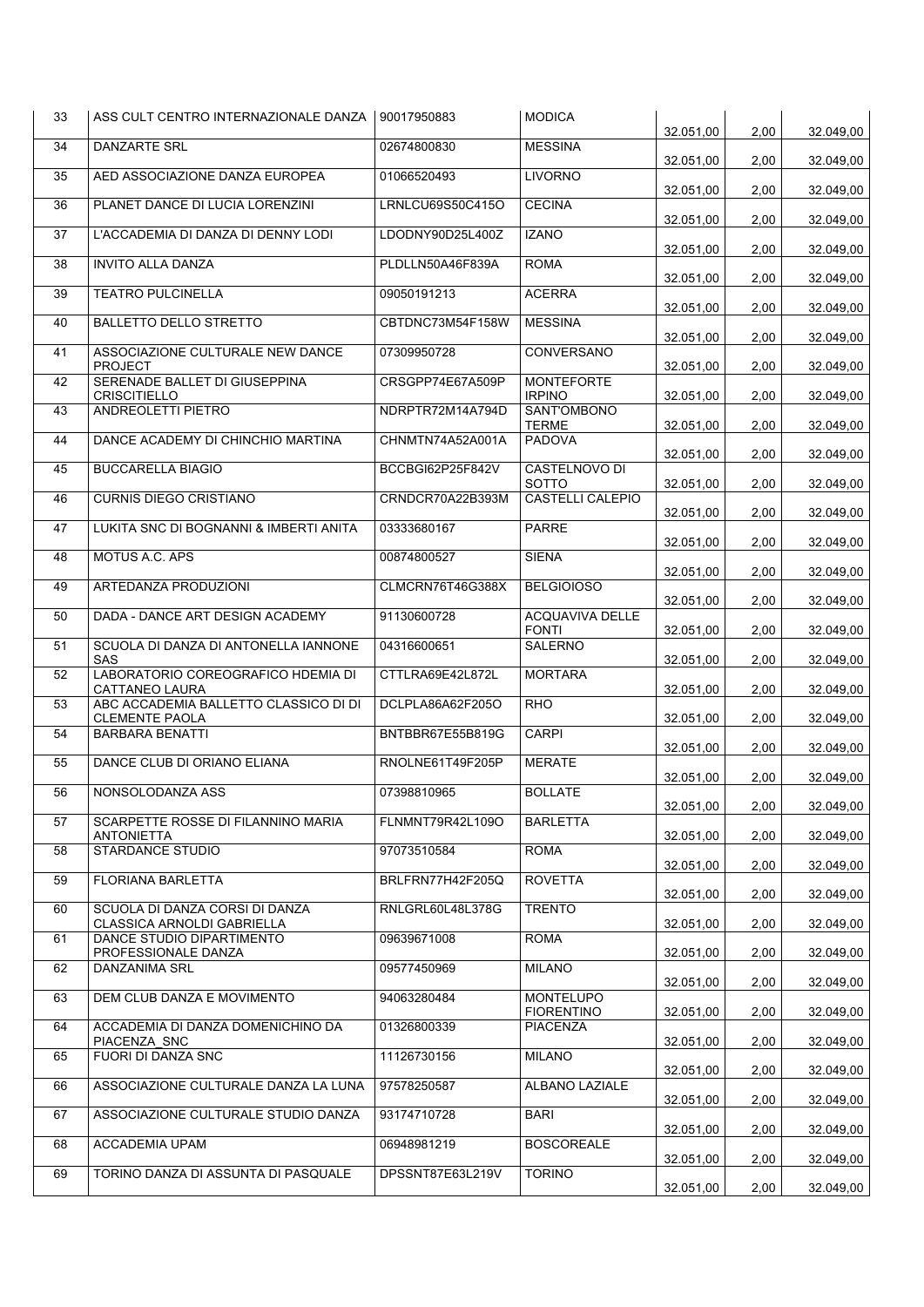| 32.051,00<br>2,00<br>32.049,00<br><b>CARMELA</b><br>ASSOCIAZIONE CULTURALE ARTEMISIA<br>71<br>01760600500<br><b>SAN MINIATO</b><br>32.051,00<br>2,00<br>32.049,00<br><b>CANTU'</b><br>72<br>LA DANZA CANTU' SNC DI B. GRANATA E P.<br>02348480134<br><b>CODAZZI</b><br>32.051,00<br>2,00<br>32.049,00<br>STUDIO DANZA MARIANNA<br>73<br>RCPMNN80M66A794V<br><b>BARZANA</b><br>32.051,00<br>2,00<br>32.049,00<br>74<br>SPAZIO FLAMENCO<br>97861790588<br><b>ROMA</b><br>32.051,00<br>2,00<br>32.049,00<br>CENTRO STUDIO DANZA DENISE ZUCCA<br><b>GROGLIASCO</b><br>75<br>10295990013<br>32.051,00<br>2,00<br>32.049,00<br>SCUOLA DI DANZA CINZIA SCUPPA DI CINZIA<br>SCPCNZ69S61E388O<br><b>JESI</b><br>76<br><b>SCUPPA</b><br>32.051.00<br>2,00<br>32.049,00<br>WORLD DANCE ALLIANCE EUROPE<br>77<br>97413180585<br><b>ROMA</b><br>32.051,00<br>2,00<br>32.049,00<br><b>ACQUAVIVA DELLE</b><br>78<br>ASSOCIAZIONE CULTURALE STUDIO DANZA<br>91006190721<br><b>FONTI</b><br>32.051,00<br>2,00<br>32.049,00<br><b>PALAGIANO</b><br><b>L'ARTE COREUTICA</b><br>NGRLRI90B41F784V<br>79<br>32.051,00<br>2,00<br>32.049,00<br>NUOVO BALLETTO CLASSICO SOCIETA'<br><b>REGGIO</b><br>80<br>02720160353<br>NELL'EMILIA<br><b>COOPERATIVA</b><br>32.051,00<br>2,00<br>32.049,00<br>STUDIO DANZA DI MELINA SERPICO<br>81<br>SRPMNN63T43Z404H<br><b>SAN MARCO</b><br><b>EVANGELISTA</b><br>2,00<br>32.049,00<br>32.051,00<br>D.LAB<br>MNRRRT80E45L378Q<br><b>TRENTO</b><br>82<br>32.051,00<br>2,00<br>32.049,00<br><b>GKO COMPANY</b><br>91128070595<br><b>SEZZE</b><br>83<br>32.051,00<br>2,00<br>32.049,00<br><b>FREE DANCES NEW</b><br>95164140659<br><b>MERACATO SAN</b><br>84<br><b>SEVERINO</b><br>32.051,00<br>2,00<br>32.049,00<br>CDB SNC DI NICOLE EVALERIE FERAZZINO<br>10842140963<br><b>INVERUNO</b><br>85<br>32.051,00<br>2,00<br>32.049,00<br>ACCADEMIA DANZA MERATE DI SIZYKH E<br>SZYKRN75H60Z154V<br><b>MERATE</b><br>86<br>32.051,00<br>2,00<br>32.049,00<br><b>ROMA</b><br>87<br>SCUOLA DI DANZA CLASSICA TERSICORE<br>LDOGRL44M49L388O<br>32.051,00<br>2,00<br>32.049,00<br>ASSOCIAZIONE CULTURALE DANZAREA<br>93049480192<br><b>CREMONA</b><br>88<br><b>SLAPSTICK</b><br>32.051,00<br>2,00<br>32.049,00<br>ASS. DANZ@M.E<br><b>ACIREALE</b><br>04082100878<br>89<br>32.051,00<br>2,00<br>32.049,00<br>ASSOCIAZIONE MUSICALE GERUNDIA<br>84508770157<br><b>LODI</b><br>90<br>32.051,00<br>2,00<br>32.049,00<br>91<br>LA CAPRIOLA SNC<br>01352090367<br><b>MODENA</b><br>32.051,00<br>2,00<br>32.049,00<br>ASSOCIAZIONE ARTEDANZA TEATRO ITALIA<br>05482930962<br>GARBAGNATE<br>92<br><b>MILANESE</b><br>32.051,00<br>2,00<br>32.049,00<br>93<br>ASSOCIAZIONE CENTRO DANZA ARABESQUE<br>04112470234<br><b>BUSSOLENGO</b><br>32.051,00<br>2,00<br>94<br>ALL JAZZ CENTRO SPETTACOLO E CULTURA<br>92011520878<br><b>RANDAZZO</b><br>32.051,00<br>32.049,00<br>2,00<br>ASS. CULT. E RICREATIVA HERON<br>04893030728<br><b>BARI</b><br>95<br>32.051,00<br>2,00<br>32.049,00<br>MARCHESE MARIA ANTONIETTA - BALLETTO<br>MRCMNT85M45G273T<br><b>CEDRASCO</b><br>96<br>DI TIRANO<br>32.051,00<br>2,00<br>32.049,00<br>97<br><b>MELLY DANCE</b><br>SCZCML66E58L727N<br><b>BORGARETTO</b><br><b>BEINASCO</b><br>32.051,00<br>2,00<br>32.049,00<br>CENTRO DANZA SILPHIDE DI RIZZELLO F.<br>RZZFNC81S15D883K<br><b>MELISSANO</b><br>98 |
|------------------------------------------------------------------------------------------------------------------------------------------------------------------------------------------------------------------------------------------------------------------------------------------------------------------------------------------------------------------------------------------------------------------------------------------------------------------------------------------------------------------------------------------------------------------------------------------------------------------------------------------------------------------------------------------------------------------------------------------------------------------------------------------------------------------------------------------------------------------------------------------------------------------------------------------------------------------------------------------------------------------------------------------------------------------------------------------------------------------------------------------------------------------------------------------------------------------------------------------------------------------------------------------------------------------------------------------------------------------------------------------------------------------------------------------------------------------------------------------------------------------------------------------------------------------------------------------------------------------------------------------------------------------------------------------------------------------------------------------------------------------------------------------------------------------------------------------------------------------------------------------------------------------------------------------------------------------------------------------------------------------------------------------------------------------------------------------------------------------------------------------------------------------------------------------------------------------------------------------------------------------------------------------------------------------------------------------------------------------------------------------------------------------------------------------------------------------------------------------------------------------------------------------------------------------------------------------------------------------------------------------------------------------------------------------------------------------------------------------------------------------------------------------------------------------------------------------------------------------------------------------------------------------------------------------------------------------------------------------------------------------------------------------------------------------------------------------------------------------------------------------------------------------------------------------------------------------------------------------------------------------------------------------------------------------------------------|
|                                                                                                                                                                                                                                                                                                                                                                                                                                                                                                                                                                                                                                                                                                                                                                                                                                                                                                                                                                                                                                                                                                                                                                                                                                                                                                                                                                                                                                                                                                                                                                                                                                                                                                                                                                                                                                                                                                                                                                                                                                                                                                                                                                                                                                                                                                                                                                                                                                                                                                                                                                                                                                                                                                                                                                                                                                                                                                                                                                                                                                                                                                                                                                                                                                                                                                                                    |
|                                                                                                                                                                                                                                                                                                                                                                                                                                                                                                                                                                                                                                                                                                                                                                                                                                                                                                                                                                                                                                                                                                                                                                                                                                                                                                                                                                                                                                                                                                                                                                                                                                                                                                                                                                                                                                                                                                                                                                                                                                                                                                                                                                                                                                                                                                                                                                                                                                                                                                                                                                                                                                                                                                                                                                                                                                                                                                                                                                                                                                                                                                                                                                                                                                                                                                                                    |
|                                                                                                                                                                                                                                                                                                                                                                                                                                                                                                                                                                                                                                                                                                                                                                                                                                                                                                                                                                                                                                                                                                                                                                                                                                                                                                                                                                                                                                                                                                                                                                                                                                                                                                                                                                                                                                                                                                                                                                                                                                                                                                                                                                                                                                                                                                                                                                                                                                                                                                                                                                                                                                                                                                                                                                                                                                                                                                                                                                                                                                                                                                                                                                                                                                                                                                                                    |
|                                                                                                                                                                                                                                                                                                                                                                                                                                                                                                                                                                                                                                                                                                                                                                                                                                                                                                                                                                                                                                                                                                                                                                                                                                                                                                                                                                                                                                                                                                                                                                                                                                                                                                                                                                                                                                                                                                                                                                                                                                                                                                                                                                                                                                                                                                                                                                                                                                                                                                                                                                                                                                                                                                                                                                                                                                                                                                                                                                                                                                                                                                                                                                                                                                                                                                                                    |
|                                                                                                                                                                                                                                                                                                                                                                                                                                                                                                                                                                                                                                                                                                                                                                                                                                                                                                                                                                                                                                                                                                                                                                                                                                                                                                                                                                                                                                                                                                                                                                                                                                                                                                                                                                                                                                                                                                                                                                                                                                                                                                                                                                                                                                                                                                                                                                                                                                                                                                                                                                                                                                                                                                                                                                                                                                                                                                                                                                                                                                                                                                                                                                                                                                                                                                                                    |
| 32.049,00                                                                                                                                                                                                                                                                                                                                                                                                                                                                                                                                                                                                                                                                                                                                                                                                                                                                                                                                                                                                                                                                                                                                                                                                                                                                                                                                                                                                                                                                                                                                                                                                                                                                                                                                                                                                                                                                                                                                                                                                                                                                                                                                                                                                                                                                                                                                                                                                                                                                                                                                                                                                                                                                                                                                                                                                                                                                                                                                                                                                                                                                                                                                                                                                                                                                                                                          |
|                                                                                                                                                                                                                                                                                                                                                                                                                                                                                                                                                                                                                                                                                                                                                                                                                                                                                                                                                                                                                                                                                                                                                                                                                                                                                                                                                                                                                                                                                                                                                                                                                                                                                                                                                                                                                                                                                                                                                                                                                                                                                                                                                                                                                                                                                                                                                                                                                                                                                                                                                                                                                                                                                                                                                                                                                                                                                                                                                                                                                                                                                                                                                                                                                                                                                                                                    |
|                                                                                                                                                                                                                                                                                                                                                                                                                                                                                                                                                                                                                                                                                                                                                                                                                                                                                                                                                                                                                                                                                                                                                                                                                                                                                                                                                                                                                                                                                                                                                                                                                                                                                                                                                                                                                                                                                                                                                                                                                                                                                                                                                                                                                                                                                                                                                                                                                                                                                                                                                                                                                                                                                                                                                                                                                                                                                                                                                                                                                                                                                                                                                                                                                                                                                                                                    |
|                                                                                                                                                                                                                                                                                                                                                                                                                                                                                                                                                                                                                                                                                                                                                                                                                                                                                                                                                                                                                                                                                                                                                                                                                                                                                                                                                                                                                                                                                                                                                                                                                                                                                                                                                                                                                                                                                                                                                                                                                                                                                                                                                                                                                                                                                                                                                                                                                                                                                                                                                                                                                                                                                                                                                                                                                                                                                                                                                                                                                                                                                                                                                                                                                                                                                                                                    |
|                                                                                                                                                                                                                                                                                                                                                                                                                                                                                                                                                                                                                                                                                                                                                                                                                                                                                                                                                                                                                                                                                                                                                                                                                                                                                                                                                                                                                                                                                                                                                                                                                                                                                                                                                                                                                                                                                                                                                                                                                                                                                                                                                                                                                                                                                                                                                                                                                                                                                                                                                                                                                                                                                                                                                                                                                                                                                                                                                                                                                                                                                                                                                                                                                                                                                                                                    |
|                                                                                                                                                                                                                                                                                                                                                                                                                                                                                                                                                                                                                                                                                                                                                                                                                                                                                                                                                                                                                                                                                                                                                                                                                                                                                                                                                                                                                                                                                                                                                                                                                                                                                                                                                                                                                                                                                                                                                                                                                                                                                                                                                                                                                                                                                                                                                                                                                                                                                                                                                                                                                                                                                                                                                                                                                                                                                                                                                                                                                                                                                                                                                                                                                                                                                                                                    |
|                                                                                                                                                                                                                                                                                                                                                                                                                                                                                                                                                                                                                                                                                                                                                                                                                                                                                                                                                                                                                                                                                                                                                                                                                                                                                                                                                                                                                                                                                                                                                                                                                                                                                                                                                                                                                                                                                                                                                                                                                                                                                                                                                                                                                                                                                                                                                                                                                                                                                                                                                                                                                                                                                                                                                                                                                                                                                                                                                                                                                                                                                                                                                                                                                                                                                                                                    |
|                                                                                                                                                                                                                                                                                                                                                                                                                                                                                                                                                                                                                                                                                                                                                                                                                                                                                                                                                                                                                                                                                                                                                                                                                                                                                                                                                                                                                                                                                                                                                                                                                                                                                                                                                                                                                                                                                                                                                                                                                                                                                                                                                                                                                                                                                                                                                                                                                                                                                                                                                                                                                                                                                                                                                                                                                                                                                                                                                                                                                                                                                                                                                                                                                                                                                                                                    |
|                                                                                                                                                                                                                                                                                                                                                                                                                                                                                                                                                                                                                                                                                                                                                                                                                                                                                                                                                                                                                                                                                                                                                                                                                                                                                                                                                                                                                                                                                                                                                                                                                                                                                                                                                                                                                                                                                                                                                                                                                                                                                                                                                                                                                                                                                                                                                                                                                                                                                                                                                                                                                                                                                                                                                                                                                                                                                                                                                                                                                                                                                                                                                                                                                                                                                                                                    |
|                                                                                                                                                                                                                                                                                                                                                                                                                                                                                                                                                                                                                                                                                                                                                                                                                                                                                                                                                                                                                                                                                                                                                                                                                                                                                                                                                                                                                                                                                                                                                                                                                                                                                                                                                                                                                                                                                                                                                                                                                                                                                                                                                                                                                                                                                                                                                                                                                                                                                                                                                                                                                                                                                                                                                                                                                                                                                                                                                                                                                                                                                                                                                                                                                                                                                                                                    |
|                                                                                                                                                                                                                                                                                                                                                                                                                                                                                                                                                                                                                                                                                                                                                                                                                                                                                                                                                                                                                                                                                                                                                                                                                                                                                                                                                                                                                                                                                                                                                                                                                                                                                                                                                                                                                                                                                                                                                                                                                                                                                                                                                                                                                                                                                                                                                                                                                                                                                                                                                                                                                                                                                                                                                                                                                                                                                                                                                                                                                                                                                                                                                                                                                                                                                                                                    |
|                                                                                                                                                                                                                                                                                                                                                                                                                                                                                                                                                                                                                                                                                                                                                                                                                                                                                                                                                                                                                                                                                                                                                                                                                                                                                                                                                                                                                                                                                                                                                                                                                                                                                                                                                                                                                                                                                                                                                                                                                                                                                                                                                                                                                                                                                                                                                                                                                                                                                                                                                                                                                                                                                                                                                                                                                                                                                                                                                                                                                                                                                                                                                                                                                                                                                                                                    |
|                                                                                                                                                                                                                                                                                                                                                                                                                                                                                                                                                                                                                                                                                                                                                                                                                                                                                                                                                                                                                                                                                                                                                                                                                                                                                                                                                                                                                                                                                                                                                                                                                                                                                                                                                                                                                                                                                                                                                                                                                                                                                                                                                                                                                                                                                                                                                                                                                                                                                                                                                                                                                                                                                                                                                                                                                                                                                                                                                                                                                                                                                                                                                                                                                                                                                                                                    |
|                                                                                                                                                                                                                                                                                                                                                                                                                                                                                                                                                                                                                                                                                                                                                                                                                                                                                                                                                                                                                                                                                                                                                                                                                                                                                                                                                                                                                                                                                                                                                                                                                                                                                                                                                                                                                                                                                                                                                                                                                                                                                                                                                                                                                                                                                                                                                                                                                                                                                                                                                                                                                                                                                                                                                                                                                                                                                                                                                                                                                                                                                                                                                                                                                                                                                                                                    |
|                                                                                                                                                                                                                                                                                                                                                                                                                                                                                                                                                                                                                                                                                                                                                                                                                                                                                                                                                                                                                                                                                                                                                                                                                                                                                                                                                                                                                                                                                                                                                                                                                                                                                                                                                                                                                                                                                                                                                                                                                                                                                                                                                                                                                                                                                                                                                                                                                                                                                                                                                                                                                                                                                                                                                                                                                                                                                                                                                                                                                                                                                                                                                                                                                                                                                                                                    |
|                                                                                                                                                                                                                                                                                                                                                                                                                                                                                                                                                                                                                                                                                                                                                                                                                                                                                                                                                                                                                                                                                                                                                                                                                                                                                                                                                                                                                                                                                                                                                                                                                                                                                                                                                                                                                                                                                                                                                                                                                                                                                                                                                                                                                                                                                                                                                                                                                                                                                                                                                                                                                                                                                                                                                                                                                                                                                                                                                                                                                                                                                                                                                                                                                                                                                                                                    |
|                                                                                                                                                                                                                                                                                                                                                                                                                                                                                                                                                                                                                                                                                                                                                                                                                                                                                                                                                                                                                                                                                                                                                                                                                                                                                                                                                                                                                                                                                                                                                                                                                                                                                                                                                                                                                                                                                                                                                                                                                                                                                                                                                                                                                                                                                                                                                                                                                                                                                                                                                                                                                                                                                                                                                                                                                                                                                                                                                                                                                                                                                                                                                                                                                                                                                                                                    |
|                                                                                                                                                                                                                                                                                                                                                                                                                                                                                                                                                                                                                                                                                                                                                                                                                                                                                                                                                                                                                                                                                                                                                                                                                                                                                                                                                                                                                                                                                                                                                                                                                                                                                                                                                                                                                                                                                                                                                                                                                                                                                                                                                                                                                                                                                                                                                                                                                                                                                                                                                                                                                                                                                                                                                                                                                                                                                                                                                                                                                                                                                                                                                                                                                                                                                                                                    |
|                                                                                                                                                                                                                                                                                                                                                                                                                                                                                                                                                                                                                                                                                                                                                                                                                                                                                                                                                                                                                                                                                                                                                                                                                                                                                                                                                                                                                                                                                                                                                                                                                                                                                                                                                                                                                                                                                                                                                                                                                                                                                                                                                                                                                                                                                                                                                                                                                                                                                                                                                                                                                                                                                                                                                                                                                                                                                                                                                                                                                                                                                                                                                                                                                                                                                                                                    |
|                                                                                                                                                                                                                                                                                                                                                                                                                                                                                                                                                                                                                                                                                                                                                                                                                                                                                                                                                                                                                                                                                                                                                                                                                                                                                                                                                                                                                                                                                                                                                                                                                                                                                                                                                                                                                                                                                                                                                                                                                                                                                                                                                                                                                                                                                                                                                                                                                                                                                                                                                                                                                                                                                                                                                                                                                                                                                                                                                                                                                                                                                                                                                                                                                                                                                                                                    |
|                                                                                                                                                                                                                                                                                                                                                                                                                                                                                                                                                                                                                                                                                                                                                                                                                                                                                                                                                                                                                                                                                                                                                                                                                                                                                                                                                                                                                                                                                                                                                                                                                                                                                                                                                                                                                                                                                                                                                                                                                                                                                                                                                                                                                                                                                                                                                                                                                                                                                                                                                                                                                                                                                                                                                                                                                                                                                                                                                                                                                                                                                                                                                                                                                                                                                                                                    |
|                                                                                                                                                                                                                                                                                                                                                                                                                                                                                                                                                                                                                                                                                                                                                                                                                                                                                                                                                                                                                                                                                                                                                                                                                                                                                                                                                                                                                                                                                                                                                                                                                                                                                                                                                                                                                                                                                                                                                                                                                                                                                                                                                                                                                                                                                                                                                                                                                                                                                                                                                                                                                                                                                                                                                                                                                                                                                                                                                                                                                                                                                                                                                                                                                                                                                                                                    |
|                                                                                                                                                                                                                                                                                                                                                                                                                                                                                                                                                                                                                                                                                                                                                                                                                                                                                                                                                                                                                                                                                                                                                                                                                                                                                                                                                                                                                                                                                                                                                                                                                                                                                                                                                                                                                                                                                                                                                                                                                                                                                                                                                                                                                                                                                                                                                                                                                                                                                                                                                                                                                                                                                                                                                                                                                                                                                                                                                                                                                                                                                                                                                                                                                                                                                                                                    |
| 32.051,00<br>2,00<br>32.049,00                                                                                                                                                                                                                                                                                                                                                                                                                                                                                                                                                                                                                                                                                                                                                                                                                                                                                                                                                                                                                                                                                                                                                                                                                                                                                                                                                                                                                                                                                                                                                                                                                                                                                                                                                                                                                                                                                                                                                                                                                                                                                                                                                                                                                                                                                                                                                                                                                                                                                                                                                                                                                                                                                                                                                                                                                                                                                                                                                                                                                                                                                                                                                                                                                                                                                                     |
| EL TANGO DEL CENTRO<br>92060410443<br><b>TERAMO</b><br>99<br>32.051,00<br>32.049,00<br>2,00                                                                                                                                                                                                                                                                                                                                                                                                                                                                                                                                                                                                                                                                                                                                                                                                                                                                                                                                                                                                                                                                                                                                                                                                                                                                                                                                                                                                                                                                                                                                                                                                                                                                                                                                                                                                                                                                                                                                                                                                                                                                                                                                                                                                                                                                                                                                                                                                                                                                                                                                                                                                                                                                                                                                                                                                                                                                                                                                                                                                                                                                                                                                                                                                                                        |
| CHIARADANZA<br>MCCCHR71A56D488J<br><b>FANO</b><br>100<br>32.051,00<br>2,00<br>32.049,00                                                                                                                                                                                                                                                                                                                                                                                                                                                                                                                                                                                                                                                                                                                                                                                                                                                                                                                                                                                                                                                                                                                                                                                                                                                                                                                                                                                                                                                                                                                                                                                                                                                                                                                                                                                                                                                                                                                                                                                                                                                                                                                                                                                                                                                                                                                                                                                                                                                                                                                                                                                                                                                                                                                                                                                                                                                                                                                                                                                                                                                                                                                                                                                                                                            |
| 101<br>DANCE EDUCATIONE CENTRE DI<br>BTCPGY51P46Z114T<br><b>CITTADELLA</b><br>BATCHELOR PEGGY ELISABETH<br>32.051,00<br>32.049,00<br>2,00                                                                                                                                                                                                                                                                                                                                                                                                                                                                                                                                                                                                                                                                                                                                                                                                                                                                                                                                                                                                                                                                                                                                                                                                                                                                                                                                                                                                                                                                                                                                                                                                                                                                                                                                                                                                                                                                                                                                                                                                                                                                                                                                                                                                                                                                                                                                                                                                                                                                                                                                                                                                                                                                                                                                                                                                                                                                                                                                                                                                                                                                                                                                                                                          |
| BRNRCE62T44L483M<br><b>CIVIDALE DEL</b><br>102<br>SCUOLA DI DANZA CLASSICA E MODERNA DI<br><b>ERICA BRONT</b><br><b>FRIULI</b><br>32.051,00<br>2,00<br>32.049,00                                                                                                                                                                                                                                                                                                                                                                                                                                                                                                                                                                                                                                                                                                                                                                                                                                                                                                                                                                                                                                                                                                                                                                                                                                                                                                                                                                                                                                                                                                                                                                                                                                                                                                                                                                                                                                                                                                                                                                                                                                                                                                                                                                                                                                                                                                                                                                                                                                                                                                                                                                                                                                                                                                                                                                                                                                                                                                                                                                                                                                                                                                                                                                   |
| AKERUSIA DANZA<br><b>GIUGLIANO IN</b><br>103<br>94158360639<br><b>CAMPANIA</b><br>32.051,00<br>2,00<br>32.049,00                                                                                                                                                                                                                                                                                                                                                                                                                                                                                                                                                                                                                                                                                                                                                                                                                                                                                                                                                                                                                                                                                                                                                                                                                                                                                                                                                                                                                                                                                                                                                                                                                                                                                                                                                                                                                                                                                                                                                                                                                                                                                                                                                                                                                                                                                                                                                                                                                                                                                                                                                                                                                                                                                                                                                                                                                                                                                                                                                                                                                                                                                                                                                                                                                   |
| <b>LUSCIANO</b><br>104<br>PROFESSIONE DANZA DI FATA MUSTO<br>03463000616<br>32.051,00<br>2,00<br>32.049,00                                                                                                                                                                                                                                                                                                                                                                                                                                                                                                                                                                                                                                                                                                                                                                                                                                                                                                                                                                                                                                                                                                                                                                                                                                                                                                                                                                                                                                                                                                                                                                                                                                                                                                                                                                                                                                                                                                                                                                                                                                                                                                                                                                                                                                                                                                                                                                                                                                                                                                                                                                                                                                                                                                                                                                                                                                                                                                                                                                                                                                                                                                                                                                                                                         |
| ASS.CULT. DANCE GALLERY<br>94112910636<br><b>PERUGIA</b><br>105<br>32.051,00<br>2,00<br>32.049,00                                                                                                                                                                                                                                                                                                                                                                                                                                                                                                                                                                                                                                                                                                                                                                                                                                                                                                                                                                                                                                                                                                                                                                                                                                                                                                                                                                                                                                                                                                                                                                                                                                                                                                                                                                                                                                                                                                                                                                                                                                                                                                                                                                                                                                                                                                                                                                                                                                                                                                                                                                                                                                                                                                                                                                                                                                                                                                                                                                                                                                                                                                                                                                                                                                  |
| BGNFNC71S07C352P<br>CATANZARO<br>106<br><b>BAGNATO'S DANCING SCHOOL DI BAGNATO</b><br>32.049,00<br><b>FRANCESCO</b><br>32.051,00<br>2,00                                                                                                                                                                                                                                                                                                                                                                                                                                                                                                                                                                                                                                                                                                                                                                                                                                                                                                                                                                                                                                                                                                                                                                                                                                                                                                                                                                                                                                                                                                                                                                                                                                                                                                                                                                                                                                                                                                                                                                                                                                                                                                                                                                                                                                                                                                                                                                                                                                                                                                                                                                                                                                                                                                                                                                                                                                                                                                                                                                                                                                                                                                                                                                                           |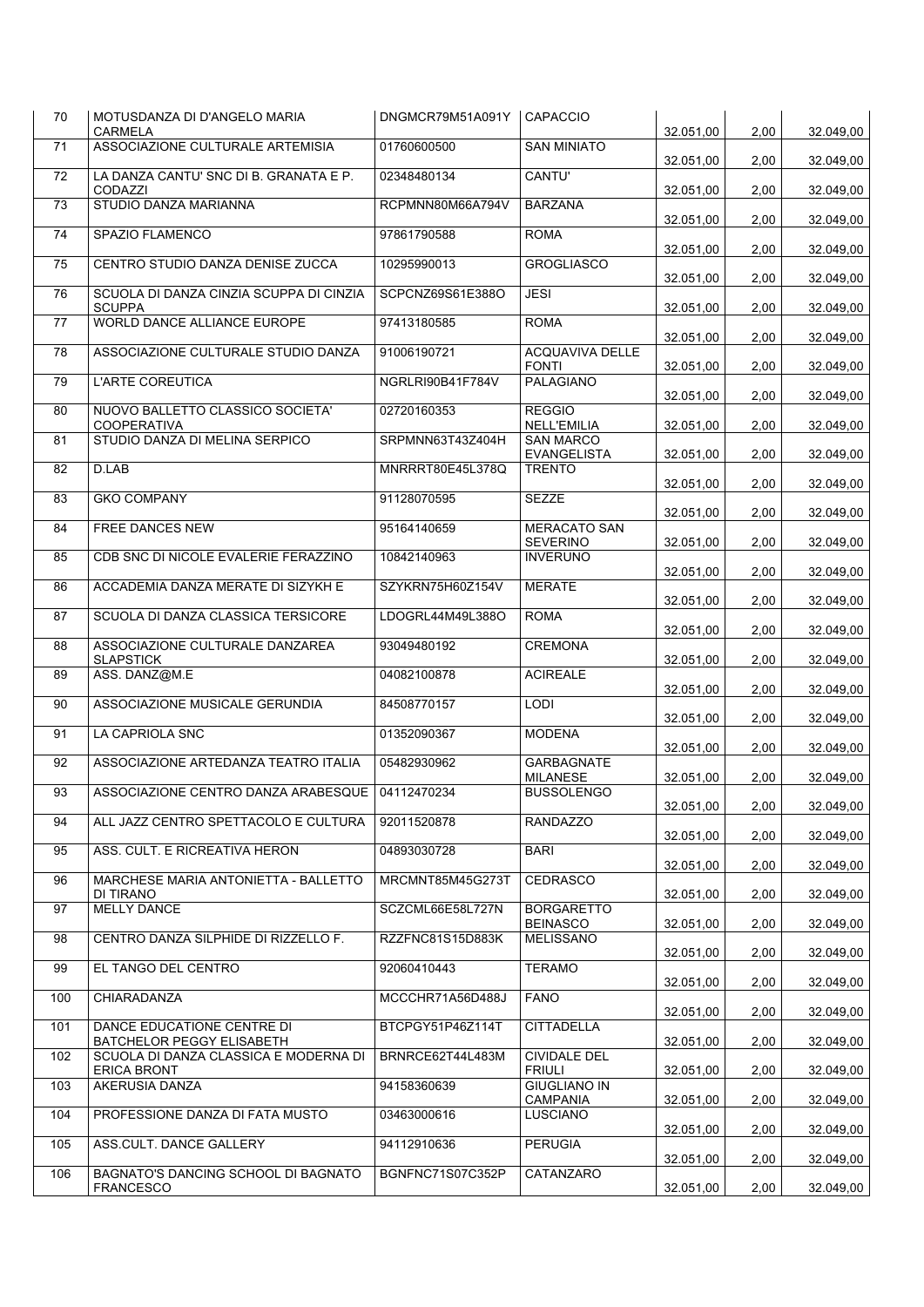| 107 | ASS. CULT. ARTISTICA ABC DANZA                                      | 93358890726      | <b>MODUGNO</b>                         | 32.051,00 | 2,00 | 32.049,00 |
|-----|---------------------------------------------------------------------|------------------|----------------------------------------|-----------|------|-----------|
| 108 | CENTRO FORMAZIONE DANZA ANTONUCCIO                                  | 90013710836      | <b>BARCELLONA</b><br>POZZO DI GOTTO    | 32.051,00 | 2,00 | 32.049,00 |
| 109 | DUENDE DI MANTOVANI LORELLA VITTORIA                                | MNTLLL89B58H355Z | <b>TORINO</b>                          | 32.051.00 | 2,00 | 32.049,00 |
| 110 | I.A.L.S.                                                            | 0244588582       | <b>ROMA</b>                            | 32.051,00 | 2,00 | 32.049,00 |
| 111 | <b>ART GARAGE SAS</b>                                               | 04320691217      | POZZUOLI                               | 32.051,00 | 2,00 | 32.049,00 |
| 112 | GOCCE DI DANZA DI ANNALISA COLOSSI                                  | CLSNLS81L63C618H | COCCAGLIO                              | 32.051,00 | 2,00 | 32.049,00 |
| 113 | <b>TESTORI PATRIZIA</b>                                             | TSTPRZ63L45C933K | <b>CASTANO PRIMO</b>                   | 32.051,00 | 2,00 | 32.049,00 |
| 114 | DANY DANCESTUDIO DI ROSA DANIELA                                    | RSODNL70C43A940A | NOVATE MILANESE                        | 32.051,00 | 2,00 | 32.049,00 |
| 115 | CENTRO DANZA RICERCA DI AGNESE<br><b>RICCITELLI</b>                 | RCCGNS64A66I690D | COLOGNO<br><b>MONZESE</b>              | 32.051,00 | 2,00 | 32.049,00 |
| 116 | CENTRO DANZA DIANA SAS                                              | 03828940613      | <b>AVERSA</b>                          | 32.051,00 |      |           |
| 117 | A.C. CENTRO DANZA CLASSICA COMPAGNIA                                | 92031570531      | <b>SIENA</b>                           |           | 2,00 | 32.049,00 |
| 118 | <b>FRANCESCA SELVA</b><br>CARILLON DI ROSA VIRGINIA CUSATI          | 05872320659      | <b>CAMEROTA</b>                        | 32.051,00 | 2,00 | 32.049,00 |
| 119 | FONDAZIONE ACCADEMIA D'ARTI E                                       | 05224690650      | <b>MILANO</b>                          | 32.051,00 | 2,00 | 32.049,00 |
|     | MESTIERI DELLO SPETTACOLO TEATRO<br>ALLA SCALA                      |                  |                                        | 32.051,00 | 2,00 | 32.049,00 |
| 120 | ACCADEMIA DELLE ARTI SRL                                            | 02741550806      | <b>ROMA</b>                            | 32.051,00 | 2,00 | 32.049,00 |
| 121 | PETIT ECOLE DI FORGIARINI MARINA                                    | FRGMRN60E55D962Z | <b>GEMONA DEL</b><br><b>FRIULI</b>     | 32.051,00 | 2,00 | 32.049,00 |
| 122 | DANCETTERIA SNC DI SALINA TANIA E<br>BEZZOLATO STEFANIA             | 03110370123      | COCQUIO-<br><b>TREVISAGO</b>           | 32.051,00 | 2,00 | 32.049,00 |
| 123 | DANZARTE STUDIO SNC                                                 | 02946480122      | <b>SARONNO</b>                         | 32.051,00 | 2,00 | 32.049,00 |
| 124 | DANCE ART ACADEMY                                                   | 91115270331      | CALENDASCO                             | 32.051,00 | 2,00 | 32.049,00 |
| 125 | SCUOLA DEL TEATRO MUSICALE S.C.S.                                   | 02370470037      | <b>NOVARA</b>                          | 32.051,00 | 2,00 | 32.049,00 |
| 126 | SCUOLA DI DANZA DI ZATTI CRISTINA                                   | ZTTCST62S48E333G | CREDARO                                | 32.051,00 | 2,00 | 32.049,00 |
| 127 | <b>IDEA DANZA</b>                                                   | 91023430191      | RONCADELLO -<br><b>FRAZIONE DOVERA</b> | 32.051,00 | 2,00 | 32.049,00 |
| 128 | I CARIDDI G.S.C.D.                                                  | 97003900830      | <b>MESSINA</b>                         | 32.051,00 | 2,00 | 32.049,00 |
| 129 | KOREUTICA DI VITALBA CUTRONA CENTRO<br><b>STUDI DANZA E PILATES</b> | CTRVLB79H66D423N | <b>TRAPANI</b>                         | 32.051,00 | 2,00 | 32.049,00 |
| 130 | CENTRO ARTISTICO FORMATIVO SPAZIO<br>DANZA                          | DMCNGL62T49A669F | <b>BARLETTA</b>                        | 32.051,00 | 2,00 | 32.049,00 |
| 131 | Hopera Ballet Istituto Formazione Danzatori                         | SCNNNL72T56A345Z | SAN BENEDETTO                          |           |      |           |
| 132 | ECHI D'ARTE                                                         | 97067060794      | DEL TRONTO<br>CATANZARO                | 32.051,00 | 2,00 | 32.049,00 |
| 133 | ACCADEMIA DI DANZA G. DERIVI SNC                                    | 07325990153      | <b>CESANO MADERNO</b>                  | 32.051,00 | 2,00 | 32.049,00 |
| 134 | AUB SCUOLA UCRAINA DI BALLETTO                                      | 05909570961      | <b>MILANO</b>                          | 32.051,00 | 2,00 | 32.049,00 |
| 135 | CENTRO FORMAZIONE DANZA VERONA                                      | 93263810231      | <b>VERONA</b>                          | 32.051,00 | 2,00 | 32.049,00 |
| 136 | CITTA' DELLA DANZA                                                  | BNLCHR71M43F952G | <b>NOVARA</b>                          | 32.051,00 | 2,00 | 32.049,00 |
| 137 | OLGA MARIA CHIARA GILIBERTO                                         | GLBLMR64P63B429K | <b>CALTANISSETTA</b>                   | 32.051,00 | 2,00 | 32.049,00 |
| 138 | A.C. ABRUZZO DANZA                                                  | 93020890666      | <b>L'AQUILA</b>                        | 32.051,00 | 2,00 | 32.049,00 |
| 139 | CRESCERE DANZANDO                                                   | VLLSLV77L63B110I | <b>SAN GIORGIO</b>                     | 32.051,00 | 2,00 | 32.049,00 |
|     |                                                                     |                  | <b>BIGARELLO</b>                       | 32.051,00 | 2,00 | 32.049,00 |
| 140 | SCUOLA DI DANZA CHOROS DI ANNA<br>CORIGLIANO                        | 15544201005      | <b>ROMA</b>                            | 32.051,00 | 2,00 | 32.049,00 |
| 141 | ART SRL OLTRE PALCO RICERCHE TEATRALI                               | 08194390723      | <b>BARI</b>                            | 32.051,00 | 2,00 | 32.049,00 |
| 142 | DREAM DANCE                                                         | 05361420960      | CORNAREDO                              | 32.051,00 | 2,00 | 32.049,00 |
| 143 | SCUOLA DI DANZA MONICA DEL BOLGIA                                   | DLBMNC76E71A390E | <b>AREZZO</b>                          | 32.051,00 | 2,00 | 32.049,00 |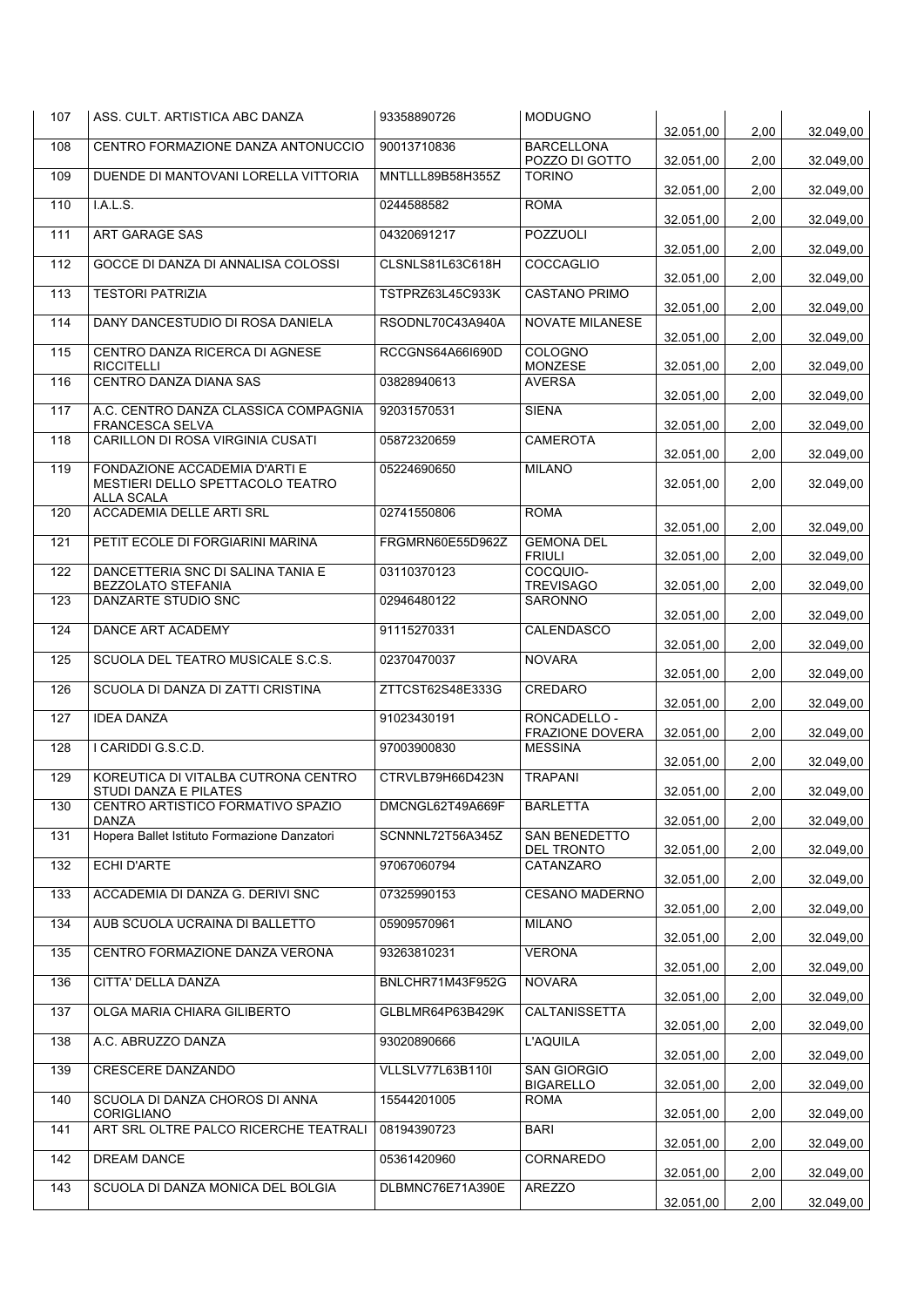| 144 | ASSOCIAZIONE ARTE ARABESQUE                     | 91013600761      | <b>TRECCHINA</b>                     | 32.051,00 | 2,00 | 32.049,00 |
|-----|-------------------------------------------------|------------------|--------------------------------------|-----------|------|-----------|
| 145 | SCUOLA DI DANZA L'ETOILE                        | CPLLFR68B68F205G | <b>PORCARI</b>                       | 32.051,00 | 2,00 | 32.049,00 |
| 146 | MUSICA DANCE AND MIMIC ART                      | MTTMDS65A67M264D | <b>LAINATE</b>                       | 32.051,00 | 2,00 | 32.049,00 |
| 147 | EUROPEAN CHOREOGRAPHIC                          | 97682220583      | <b>ROMA</b>                          |           |      |           |
| 148 | ORGANIZATION ITALIA<br>MOVIMENT'ARTI            | 91031710907      | <b>TEMPIO PAUSANIA</b>               | 32.051,00 | 2,00 | 32.049,00 |
| 149 | <b>BALLETTO TORINO</b>                          | BLLMBT59M54G388K | <b>TORINO</b>                        | 32.051,00 | 2,00 | 32.049,00 |
| 150 | ASSOCIAZIONE CENTRO STUDIO DANZA                | 91105990153      | <b>CUSANO MILANINO</b>               | 32.051,00 | 2,00 | 32.049,00 |
| 151 | PALCOSCENICO                                    | 93342520728      | <b>BARI</b>                          | 32.051,00 | 2,00 | 32.049,00 |
| 152 | ASS. DANCE ACADEMY SCHOOL NAPOLI                | 95009770637      | <b>NAPOLI</b>                        | 32.051,00 | 2,00 | 32.049,00 |
| 153 | <b>CITY BALLET</b><br>STUDIO DANZA "LE SILFIDI" | SBTVEA68M49E715C | <b>FIRENZE</b>                       | 32.051,00 | 2,00 | 32.049,00 |
| 154 | CENTRO STUDI DANZA                              | 00968940114      | <b>LA SPEZIA</b>                     | 32.051,00 | 2,00 | 32.049,00 |
| 155 | OPIFICIUM SAS DI D. FLORINDI & C.               | 10853901006      | <b>ROMA</b>                          | 32.051,00 | 2,00 | 32.049,00 |
| 156 | ARTEDANZA DI DAL SENO JENNY                     | DLSJNY78D60F394W | <b>MONTAGNANA</b>                    | 32.051,00 | 2,00 | 32.049,00 |
|     |                                                 |                  |                                      | 32.051,00 | 2,00 | 32.049,00 |
| 157 | SENSUAL SAIDI ACADEMY DI PETRA NORIS            | NRSPTR80L69B300Y | <b>INVERUNO</b>                      | 32.051.00 | 2,00 | 32.049,00 |
| 158 | <b>CLUB SAX DANCE</b>                           | 93036420169      | <b>TREVIGLIO</b>                     | 32.051,00 | 2,00 | 32.049.00 |
| 159 | <b>STUDIO DANZA 45</b>                          | MMMSFN83R49G062J | <b>CAMBIASCA</b>                     | 32.051,00 | 2,00 | 32.049,00 |
| 160 | <b>DIMMICOMEDANZI</b>                           | PREFNN64D70H037Z | <b>ARONA</b>                         | 32.051,00 | 2,00 | 32.049,00 |
| 161 | SCUOLA DANZA "E.GHEZZI"                         | 00378350508      | <b>PISA</b>                          | 32.051,00 | 2,00 | 32.049,00 |
| 162 | PICCOLO TEATRO DELLA CITTA' DI UDINE            | 00473410306      | <b>UDINE</b>                         | 32.051,00 | 2,00 | 32.049,00 |
| 163 | F.D.M. ART AND MOVEMENT SCHOOL                  | 94009100580      | <b>GUIDONIA</b><br><b>MONTECELIO</b> | 32.051,00 | 2,00 | 32.049,00 |
| 164 | START ITALY SRL                                 | 02798370348      | <b>PARMA</b>                         | 32.051,00 | 2,00 | 32.049,00 |
| 165 | ASSOCIAZIONE CULTURALE DIFFUSIONE<br>DANZA      | 95025030651      | SALERNO                              | 32.051.00 | 2,00 | 32.049,00 |
| 166 | <b>BALDACCI PATRIZIA</b>                        | BLDPRZ61A53L840A | <b>BASSANO DEL</b>                   |           |      |           |
| 167 | HOLY DANCE - ARTISTI CATTOLICI NEL              | 93018790589      | <b>GRAPPA</b><br><b>PALESTRINA</b>   | 32.051,00 | 2,00 | 32.049,00 |
| 168 | <b>MONDO APS</b><br>KINO CENTRO DANZA           | 92012470222      | <b>RONZONE</b>                       | 32.051,00 | 2,00 | 32.049,00 |
| 169 | <b>ECLECTICA</b>                                | 09012090016      | <b>MONCALIERI</b>                    | 32.051,00 | 2,00 | 32.049,00 |
| 170 | ASSOCIAZIONE MARTDANCE                          | 35263290637      | <b>NAPOLI</b>                        | 32.051,00 | 2,00 | 32.049,00 |
| 171 | GRUPPO TEATRO DANZA DUENDE                      | 93036350754      | <b>SURBO</b>                         | 32.051,00 | 2,00 | 32.049,00 |
|     |                                                 |                  |                                      | 32.051,00 | 2,00 | 32.049,00 |
| 172 | ASSOCIAZIONE COMPAGNIA JAZZ BALLET              | 04670690017      | <b>TORINO</b>                        | 32.051,00 | 2,00 | 32.049,00 |
| 173 | <b>TRAINITO CLAUDIA</b>                         | TRNCLD64B64D960V | <b>GELA</b>                          | 32.051,00 | 2,00 | 32.049,00 |
| 174 | <b>DANCENTER</b>                                | 93061910191      | <b>CASALBUTTANO ED</b><br>UNITI      | 32.051,00 | 2,00 | 32.049,00 |
| 175 | MOLINARI ART CENTER                             | 97550570580      | <b>ROMA</b>                          | 32.051,00 | 2,00 | 32.049,00 |
| 176 | SCUOLA DI DANZA LAURA VILLAREALE                | VLLLRA77R61C351S | <b>GELA</b>                          | 32.051,00 | 2,00 | 32.049,00 |
| 177 | ASS CULT DANCE GROUP 2000                       | 91020890520      | <b>COLLE DI VAL</b><br>D'ELSA        | 32.051,00 | 2,00 | 32.049,00 |
| 178 | CANTIERE DANZARTE CITTA' DI TOLENTINO           | 01659350431      | <b>TOLENTINO</b>                     |           |      |           |
| 179 | STUDIO DANZA DI VISCONI PATRIZIA                | VSCPRZ66B61L219Q | <b>ALPIGNANO</b>                     | 32.051,00 | 2,00 | 32.049,00 |
| 180 | ASSOCIAZIONE CULTURALE CE.RI.DA.                | 91045500310      | <b>CORMONS</b>                       | 32.051,00 | 2,00 | 32.049,00 |
|     |                                                 |                  |                                      | 32.051,00 | 2,00 | 32.049,00 |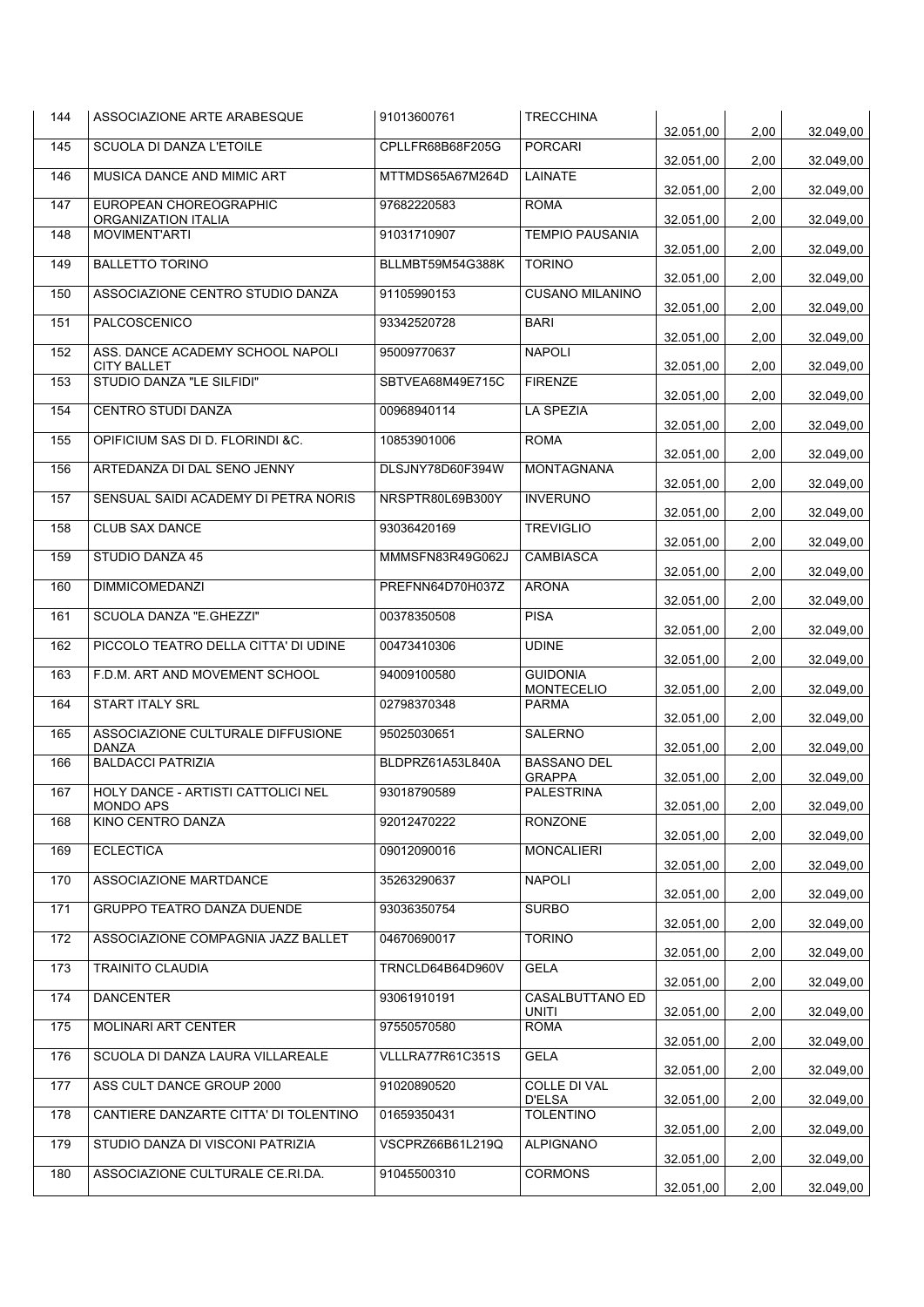| 181 | CENTRO STUDIO DANZA DI ILARIA RASIO                            | RSALRI61T63A038Q | <b>SUZZARA</b>                      | 32.051,00 | 2,00 | 32.049,00              |
|-----|----------------------------------------------------------------|------------------|-------------------------------------|-----------|------|------------------------|
| 182 | LET'S DANCE DI MARIA CRISTINA LA ROVERE                        | LRVMCR67D65C632I | <b>CHIETI</b>                       | 32.051,00 | 2,00 | 32.049,00              |
| 183 | ASSOCIAZIONE CULTURALE FOR STAGE<br>SCUOLA DI DANZA ACCADEMICA | 91036110194      | <b>PANDINO</b>                      | 32.051.00 | 2,00 | 32.049,00              |
| 184 | LA PIROUETTE DI GIORGIA MARTINA                                | MRTGRG75C61L219K | <b>TORINO</b>                       | 32.051,00 | 2,00 | 32.049,00              |
| 185 | LA PICCOLA ETOILE DI ELISA ROSSI                               | RSSLSE82L64A390S | <b>AREZZO</b>                       | 32.051,00 | 2,00 | 32.049,00              |
| 186 | <b>ENSEMBLE</b>                                                | BLZSFN65T56G388Q | <b>CAVA MANARA</b>                  | 32.051,00 | 2,00 | 32.049,00              |
| 187 | ASSOCIAZIONE AL NOUR                                           | 93379850725      | <b>BARI</b>                         | 32.051,00 | 2,00 | 32.049,00              |
| 188 | AVBD PRO                                                       | MRZFNC81B14F241Z | <b>SPINEA</b>                       | 32.051,00 | 2,00 | 32.049,00              |
| 189 | CENTRO STUDI DANZA DI IORIO ANNA E<br><b>MILINGI VALERIA</b>   | 05224690650      | <b>SALERNO</b>                      | 32.051,00 | 2,00 | 32.049,00              |
| 190 | <b>BLUEVERSE</b>                                               | 05222780875      | <b>CATANIA</b>                      | 32.051,00 | 2,00 | 32.049,00              |
| 191 | INTERNO UNO STUDIO DANZA DI SILVIA<br><b>LEGATO</b>            | LGTSVL92H44F112B | <b>BOVAMARINA</b>                   | 32.051,00 | 2,00 | 32.049,00              |
| 192 | ASSOCIAZIONE CULTURALE SPAZIO<br><b>DANZARTE</b>               | 98191320179      | <b>BRESCIA</b>                      | 32.051,00 | 2,00 | 32.049,00              |
| 193 | DANSE ATELIER DI MENEGHINI ANNALISA                            | MNGNLS62R54L840Z | <b>VERONA</b>                       | 32.051,00 | 2,00 | 32.049,00              |
| 194 | ASSOCIAZIONE CULTURALE IL BALLETTO                             | 95070040654      | <b>SALERNO</b>                      | 32.051,00 | 2,00 | 32.049,00              |
| 195 | CIRCOLO CULTURALE FLORIDA APS                                  | 01630800363      | <b>MODENA</b>                       | 32.051.00 | 2,00 | 32.049,00              |
| 196 | LEGGERE STRUTTURE ART FACTORY APS                              | 03157551205      | <b>BOLOGNA</b>                      | 32.051,00 | 2,00 | 32.049,00              |
| 197 | MAISON D'ART DI FRANCESCO PIRO                                 | PRIFNC77M27D086Y | CATANZARO                           | 32.051,00 | 2,00 | 32.049,00              |
| 198 | FONDAZIONE REGIONALE ARTE NELLA<br>DANZA CITTA' DI ANCONA      | 93029760423      | <b>ANCONA</b>                       | 32.051,00 | 2,00 | 32.049,00              |
| 199 | ACCADEMIA VENETA DI DANZA E BALLETTO                           | CSTBRN64L14L736I | <b>SPINEA</b>                       | 32.051,00 | 2,00 | 32.049,00              |
| 200 | APPLAUSI INFINITI SRLS                                         | 05559960652      | <b>SALERNO</b>                      | 32.051,00 | 2,00 | 32.049,00              |
| 201 | STUDIO DANZA VISCONI                                           | VSCSBN69S61L219O | <b>ALPIGNANO</b>                    | 32.051,00 | 2,00 | 32.049,00              |
| 202 | LUNA DI MIELE PRODUZIONI                                       | 03357651201      | <b>BOLOGNA</b>                      | 32.051,00 | 2,00 | 32.049,00              |
| 203 | ASSOCIAZIONE ITALIANA DIVULGAZIONE<br>DANZA LA DANCE           | 02260600651      | <b>BATTIPAGLIA</b>                  | 32.051,00 | 2,00 | 32.049,00              |
| 204 | RICORDI MUSIC SCHOOL - VIALE VETTABBIA<br>3                    | 03674930965      | <b>MILANO</b>                       | 32.051,00 | 2,00 | 32.049,00              |
| 205 | AXE DANCE SCHOOL AND BALLET                                    | 90044920479      | <b>PISTOIA</b>                      | 32.051,00 | 2,00 | 32.049,00              |
| 206 | CENTRO STUDI COREOGRAFICI                                      | 97190940151      | <b>MILANO</b>                       | 32.051,00 | 2,00 | 32.049,00              |
| 207 | ASSOCIAZIONE IO BALLO                                          | 94070460012      | <b>MONCALIERI</b>                   | 32.051,00 | 2,00 | 32.049,00              |
| 208 | ASS. CULT. MYOSOTIS DANS ACADEMY                               | 91039670483      | MONTELUPO<br><b>FIORENTINO</b>      | 32.051,00 | 2,00 | 32.049,00              |
| 209 | C.B.S. CROWN BALLET S.R.L.                                     | 04837010653      | <b>SALERNO</b>                      | 32.051,00 | 2,00 | 32.049,00              |
| 210 | ENSEMBLE MUSICA E DANZA FORMAZIONE E<br><b>RICERCA</b>         | VDLGLI85D49A703L | <b>BASSANO DEL</b><br><b>GRAPPA</b> | 32.051,00 | 2,00 | 32.049,00              |
| 211 | NUOVA DANZA DI MEDINA ALESSANDRA                               | MDNLSN58R41F952Q | <b>BORGOMANERO</b>                  | 32.051,00 | 2,00 | 32.049,00              |
| 212 | BALLET ACCADEMY DI DONA' SERENA                                | DNOSRN93A49D332I | <b>DOMODOSSOLA</b>                  | 32.051,00 | 2,00 | 32.049,00              |
| 213 | ASSOCIAZIONE CULTURALE LA DANSE                                | 04507790634      | <b>NAPOLI</b>                       | 32.051,00 | 2,00 | 32.049,00              |
| 214 | APLOMB SRL                                                     | 08892821219      | SAN GIORGIO A<br>CREMANO            | 32.051,00 | 2,00 | 32.049,00              |
| 215 | L'ECOLE DE LA DANSE                                            | 06731401219      | <b>NAPOLI</b>                       | 32.051,00 | 2,00 |                        |
| 216 | ASSOCIAZIONE QUINTA GIUSTA                                     | 91012720768      | SARCONI                             | 32.051,00 | 2,00 | 32.049,00<br>32.049,00 |
| 217 | URBAN DANCE LAB DI SIMONA GNARINI                              | GNRSMN87D47G388X | PIACENZA                            | 32.051,00 | 2,00 | 32.049,00              |
|     |                                                                |                  |                                     |           |      |                        |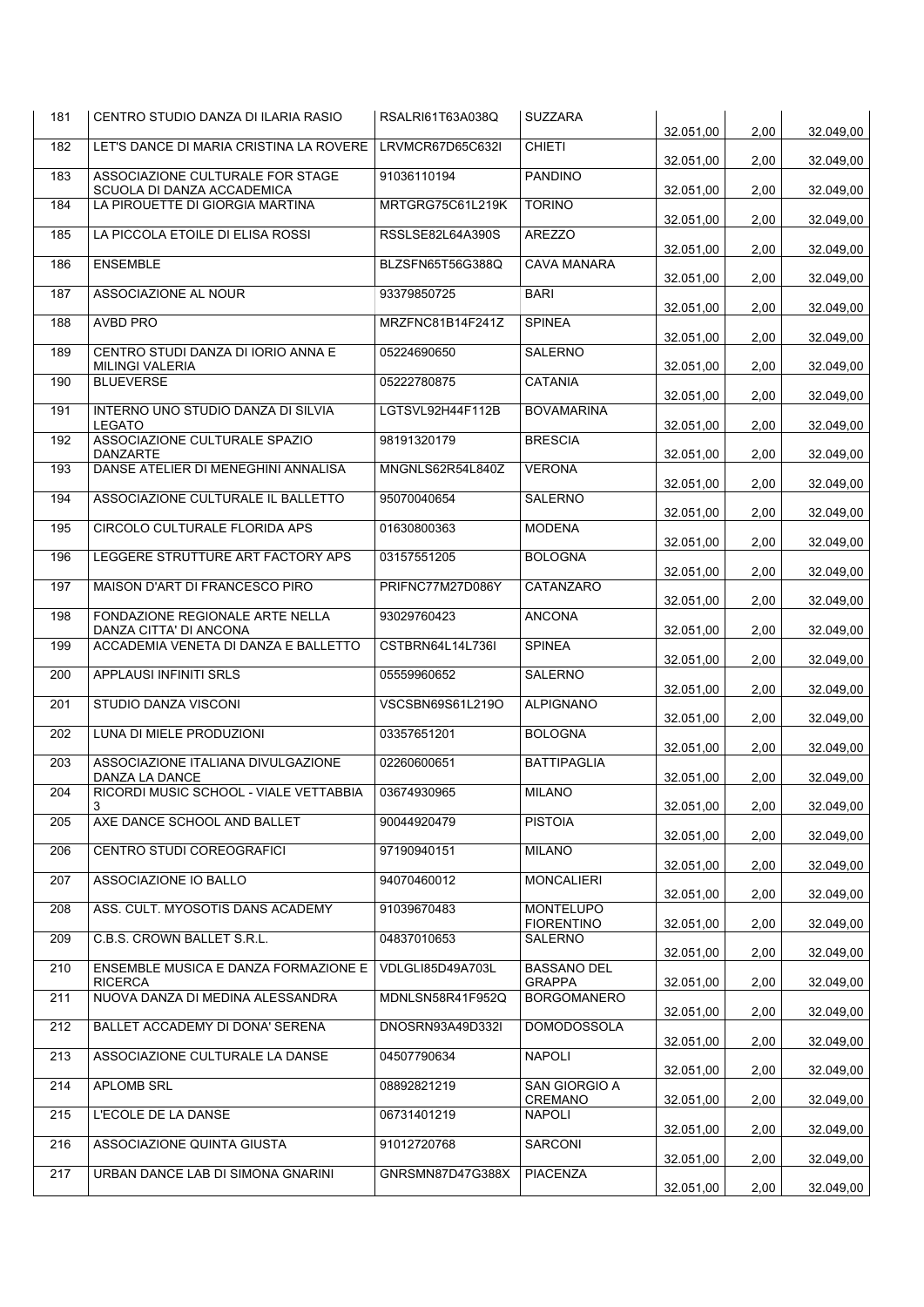| 218 | ASS. TECNO STUDIO DANCE                                 | 91012550553      | <b>TERNI</b>                            | 32.051,00              | 2,00 | 32.049,00              |
|-----|---------------------------------------------------------|------------------|-----------------------------------------|------------------------|------|------------------------|
| 219 | <b>DENTI CRISTIANA</b>                                  | DNTCST71T64A794T | <b>BERGAMO</b>                          | 32.051,00              | 2,00 | 32.049,00              |
| 220 | LA PORTA CATERINA - DANCEWORKS<br><b>PISTOIA</b>        | LPRCRN68A51G713G | <b>PISTOIA</b>                          | 32.051,00              | 2,00 | 32.049,00              |
| 221 | <b>ACCADEMY LADY C</b>                                  | 90097960638      | <b>TORRE</b><br>ANNUNZIATA              | 32.051,00              | 2,00 | 32.049,00              |
| 222 | ASSOCIAZIONE DANZA ACCADEMIA T.M.B.                     | 93017910873      | <b>CATANIA</b>                          |                        |      |                        |
| 223 | SCUOLA DI DANZA PICCAT                                  | PCCMGR43C62H727V | SALUZZO                                 | 32.051,00<br>32.051.00 | 2,00 | 32.049,00              |
| 224 | STUDIODANZA DI MARIANGELA BONANNO                       | 03533760835      | <b>MESSINA</b>                          |                        | 2,00 | 32.049,00              |
| 225 | <b>SRLS</b><br>SCUOLA DI DANZA IL CIGNO DI CESCHINA     | CSCDNL69C55B157C | <b>CASTIGLIONE</b>                      | 32.051,00              | 2,00 | 32.049,00              |
| 226 | <b>GBTANGO DI GUILLERMO BERZINS</b>                     | BRZGLR86R15Z600Z | <b>DELLE STIVIERE</b><br><b>TRIESTE</b> | 32.051,00              | 2,00 | 32.049,00              |
| 227 | DANZA STEP BY STEP PROF DANCE CENTER                    | MNTVNN56B64H771I | SAN BENEDETTO                           | 32.051,00              | 2,00 | 32.049,00              |
| 228 | CIRCOLO ARCI EX STAZIONE APS                            | 94007900361      | P <sub>O</sub><br>CASTELNUOVO           | 32.051,00              | 2,00 | 32.049,00              |
| 229 | CENTRO POLIVALENTE GILIBERTI APS                        | 90013380366      | <b>RANGONE</b><br><b>CARPI</b>          | 32.051,00              | 2,00 | 32.049,00              |
| 230 | SCUOLA DI DANZA LORNA WILKINSON                         | WLKLRN48B48Z114M | <b>VILLAFRANCA IN</b>                   | 32.051,00              | 2,00 | 32.049,00              |
| 231 | SCUOLA DI BALLO DELLA FONDAZIONE                        | 00299840637      | LUNIGIANA<br><b>NAPOLI</b>              | 32.051.00              | 2,00 | 32.049,00              |
| 232 | <b>TEATRO SAN CARLO</b><br><b>ASSOCIAZIONE TEDACA'</b>  | 97624630014      | <b>TORINO</b>                           | 32.051,00              | 2,00 | 32.049,00              |
| 233 | <b>VAPPIANI BARBARA</b>                                 | VPPBBR66B62F704F | <b>MONZA</b>                            | 32.051,00              | 2,00 | 32.049,00              |
| 234 | MARIA TAGLIONI DANCE PROJECT DI LUANA                   | 03368450791      | CROTONE                                 | 32.051,00              | 2,00 | 32.049,00              |
| 235 | PETROZZA &C. SAS<br>ASS CULT IL DELTA DELLA LUNA        | 94056340485      | <b>FIRENZE</b>                          | 32.051,00              | 2,00 | 32.049,00              |
| 236 | COMPAGNIA ERA ACQUARIO                                  | 01777340348      | <b>PARMA</b>                            | 32.051,00              | 2,00 | 32.049,00              |
| 237 | CLAUDIA SALES LABART DANCE                              | 08440001215      | <b>NAPOLI</b>                           | 32.051,00              | 2,00 | 32.049,00              |
|     | CENTRO REGIONALE DELLA DANZA DEL                        | 97158860581      | <b>ROMA</b>                             | 32.051,00              | 2,00 | 32.049,00              |
| 238 | LAZIO (MSPD STUDIOS)                                    |                  |                                         | 32.051,00              | 2,00 | 32.049,00              |
| 239 | INSIEME SICILIANO A.M.C.P.                              | 03102800830      | <b>MESSINA</b>                          | 32.051,00              | 2,00 | 32.049,00              |
| 240 | COMPAGNIA STUDIO DANZA STAJANO                          | 93031370633      | CARDITO                                 | 32.051,00              | 2,00 | 32.049,00              |
| 241 | <b>ITINERARI DANZA</b>                                  | 94020460484      | <b>ROMA</b>                             | 32.051,00              | 2,00 | 32.049,00              |
| 242 | ASS CULT ARTISTICA CENTRO STUDI<br>NICOLINA VITALE      | 97404190585      | <b>NETTUNO</b>                          | 32.051,00              | 2,00 | 32.049,00              |
| 243 | ASSOCIAZIONE CULTURALE DECA                             | 01643840331      | CALENDASCO                              | 32.051,00              | 2,00 | 32.049,00              |
| 244 | RUSSIAN BALLET COLLEGE                                  | 02168600993      | <b>GENOVA</b>                           | 32.051,00              | 2,00 | 32.049,00              |
| 245 | ATENEO SPETTACOLO SNC                                   | 10289630013      | <b>MONCALIERI</b>                       | 32.051,00              | 2,00 | 32.049,00              |
| 246 | ALIBI APS                                               | 92178980345      | <b>COLLECCHIO</b>                       | 32.051,00              | 2,00 | 32.049,00              |
| 247 | ACCADEMIA DELLE MUSE- SCUOLA DI<br>DANZA DI PACE GIULIA | PCAGLI74H41C975F | POLIGNANO A MARE                        | 32.051,00              | 2,00 | 32.049,00              |
| 248 | ASSOCIAZIONE CULTURALE PROMODANZA                       | 90067100637      | SORRENTO                                | 32.051,00              | 2,00 | 32.049,00              |
| 249 | DANCE ACADEMY AC                                        | 93036080666      | L'AQUILA                                | 32.051,00              | 2,00 | 32.049,00              |
| 250 | PASSIONE DANZA DI VITO RAFFANELLI                       | RFFVTI85E30L109I | <b>MOLFETTA</b>                         | 32.051,00              | 2,00 | 32.049,00              |
| 251 | ASS CULT D.M.A (DANZAMIMOANIMAZIONE)                    | 05111300587      | <b>ROMA</b>                             | 32.051,00              | 2,00 | 32.049,00              |
| 252 | CENTRO STUDI DANZA ATTITUDE DI MILENA<br><b>BERTANI</b> | BRTMLN65M56C139O | LEGNANO                                 | 32.051,00              | 2,00 | 32.049,00              |
| 253 | IL FILO DI PAGLIA                                       | 02613070347      | <b>BORGO VAL DI</b><br><b>TARO</b>      |                        | 2,00 |                        |
| 254 | MAGGIOLO MICHELA                                        | MGGMHL74L45A182E | <b>ALESSANDRIA</b>                      | 32.051,00<br>32.051,00 | 2,00 | 32.049,00<br>32.049,00 |
|     |                                                         |                  |                                         |                        |      |                        |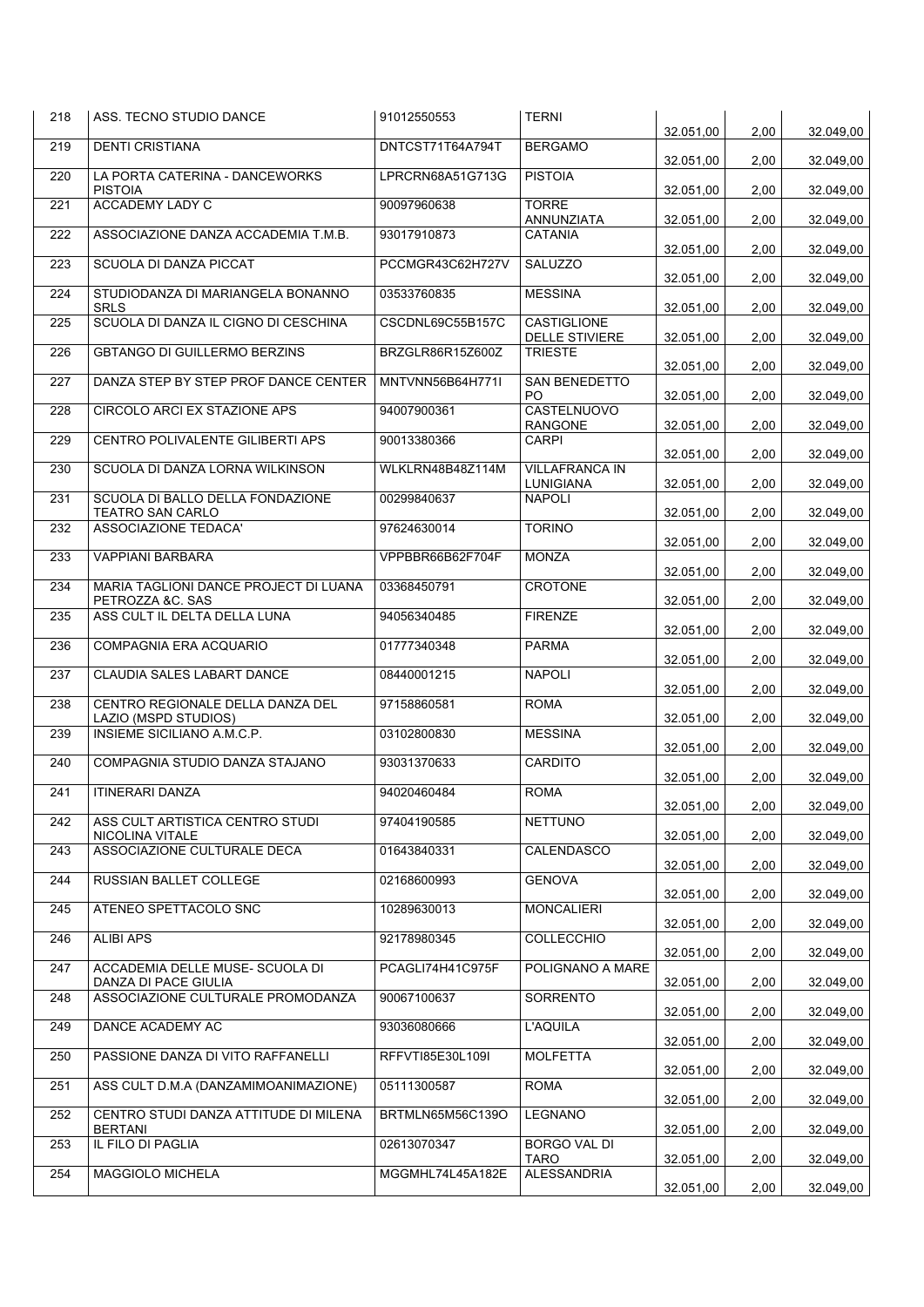| 255 | SCUOLA DI DANZA CLASSICA E MODERNA M<br><b>MIORI</b>               | MRIMCL65E55F205W | <b>BOLZANO</b>                       | 32.051,00 | 2,00 | 32.049,00 |
|-----|--------------------------------------------------------------------|------------------|--------------------------------------|-----------|------|-----------|
| 256 | ASSOCIAZIONE DANZAMANIA PERGINE                                    | 01342560222      | <b>PERGINE</b><br>VALSUGANA          | 32.051,00 | 2,00 | 32.049,00 |
| 257 | CHICCHI D'ARTE E.T.S.                                              | 92082690535      | <b>GROSSETO</b>                      | 32.051,00 | 2,00 | 32.049,00 |
| 258 | ASS. MUS. FRANCHINO GAFFURIO-<br>ACCADEMIA DI MUSICA E DANZA       | 84504320155      | <b>LODI</b>                          | 32.051,00 | 2,00 | 32.049,00 |
| 259 | ASS. POMIGLIANO DANZA                                              | 04887831214      | <b>POMIGLIANO</b><br>D'ARCO          | 32.051,00 | 2,00 | 32.049,00 |
| 260 | SCUOLA DI DANZA SALVETTI DI ILARIA<br><b>TINACCI</b>               | TNCLRI65P66D612X | <b>FIRENZE</b>                       | 32.051,00 | 2,00 | 32.049,00 |
| 261 | ASS. SPORT. CULT. NEXUS STUDIO                                     | 94103060482      | <b>FIRENZE</b>                       | 32.051,00 | 2,00 | 32.049,00 |
| 262 | RAGGIO D'ORO                                                       | 81004340360      | <b>CARPI</b>                         | 32.051,00 | 2,00 | 32.049,00 |
| 263 | CENTRO FORMAZIONE DANZA DI FRENI<br><b>FILOMENA</b>                | FRNFMN60A55F158T | <b>SCALETTA ZANCLEA</b>              | 32.051,00 | 2,00 | 32.049,00 |
| 264 | CENTRO DANZA QUASAR DI PIEMONTESE<br><b>GIOVANNA</b>               | PMNGNN82S43C975F | CONVERSANO                           | 32.051,00 | 2,00 | 32.049,00 |
| 265 | <b>LIBERA - MENTE APS</b>                                          | 95111790101      | <b>GENOVA</b>                        | 32.051,00 | 2,00 | 32.049,00 |
| 266 | IL CIGNO ACCADEMIA DI DANZA                                        | 93424020720      | <b>BITRITTO</b>                      | 32.051,00 | 2,00 | 32.049,00 |
| 267 | CIRCOLO ARCI SANDRO CABASSI APS<br>SCUOLA DI DANZA ECOLE KLASSIQUE | 81003980364      | <b>CARPI</b>                         | 32.051,00 | 2,00 | 32.049,00 |
| 268 | ASS. CULT. ACCADEMIA DI ARTI SCENICHE                              | 01947310858      | <b>GELA</b>                          | 32.051,00 | 2,00 | 32.049,00 |
| 269 | CENTRO INTERNAZIONALE DANZA                                        | 08192261215      | <b>ACERRA</b>                        | 32.051.00 | 2,00 | 32.049,00 |
| 270 | ASSOCIAZIONE ARABESQUE                                             | 02095690612      | <b>CAPUA</b>                         | 32.051,00 | 2,00 | 32.049,00 |
| 271 | <b>GOT TO DANCE</b>                                                | 95175740653      | <b>SALERNO</b>                       | 32.051,00 | 2,00 | 32.049,00 |
| 272 | PROGETTO DANZA MXM                                                 | 97610750156      | <b>MILANO</b>                        | 32.051,00 | 2,00 | 32.049,00 |
| 273 | ASSOCIAZIONE BALLERINI MILLELUCI APS                               | 92088420390      | <b>ALFONSINE</b>                     | 32.051,00 | 2,00 | 32.049,00 |
| 274 | SCUOLA DI MUSICA E DANZA POPOLARE<br><b>SARDA</b>                  | 02643180926      | <b>MARACALAGONIS</b>                 | 32.051,00 | 2,00 | 32.049,00 |
| 275 | DART DI OLIMPIA PASCALE SAS                                        | 07923750728      | <b>PUTIGNANO</b>                     | 32.051,00 | 2,00 | 32.049,00 |
| 276 | C.A.D.DI MAGURNO MARINA                                            | MGRMRN62E71H703Z | <b>BARONISSI</b>                     | 32.051,00 | 2,00 | 32.049,00 |
| 277 | ASS. CULT. ACCADEMIA INTERNAZIONALE<br><b>COREUTICA</b>            | 05254770489      | <b>IMPRUNETA</b>                     | 32.051,00 | 2,00 | 32.049,00 |
| 278 | SCUOLA DI DANZA CERON SRL                                          | 02335880304      | <b>UDINE</b>                         | 32.051,00 | 2,00 | 32.049,00 |
| 279 | ASS. CULT. MEETING DANCE STUDIO DANZA                              | 92004770720      | <b>TRANI</b>                         | 32.051,00 | 2,00 | 32.049,00 |
| 280 | ARTEDANZA                                                          | 09815451001      | <b>ROMA</b>                          | 32.051,00 | 2,00 | 32.049,00 |
| 281 | MANATTAN PROFESSIONAL SCHOOL                                       | 96025370782      | LONGOBARDI                           | 32.051,00 | 2,00 | 32.049,00 |
| 282 | SCUOLA DI DANZA RUSKAJA                                            | BNVSFN58E61H501T | <b>DIAMANTE</b>                      | 32.051,00 | 2,00 | 32.049,00 |
| 283 | ASS.MUSICA E DANZA IL SOLE E LA LUNA                               | 05837121002      | <b>ROMA</b>                          | 32.051,00 | 2,00 | 32.049,00 |
| 284 | ASSOCIAZIONE CULTURALE CEDEM                                       | 02041020732      | <b>TARANTO</b>                       | 32.051,00 | 2,00 | 32.049,00 |
| 285 | ACCADEMIA DANZA TRIPODINA                                          | 91002080785      | TREBISACCE                           | 32.051,00 | 2,00 | 32.049,00 |
| 286 | BALLET CLUB STEP BY STEP DI LAURA DEL<br><b>BIGIO</b>              | DLBLRA68L61I976R | PIACENZA                             | 32.051,00 | 2,00 | 32.049,00 |
| 287 | ARTEDANZA DI FRANCESCA FRANCHI                                     | FRNFNC76B47C415Q | <b>CECINA</b>                        | 32.051,00 | 2,00 | 32.049,00 |
| 288 | ASSOCIAZIONE CARPEN BALLET                                         | 94013180172      | CARPENEDOLO                          | 32.051,00 | 2,00 | 32.049,00 |
| 289 | ASSOCIAZIONE VALTROMPIA DANZA                                      | 92015940171      | <b>GARDONE VAL</b><br><b>TROMPIA</b> | 32.051,00 | 2,00 | 32.049,00 |
| 290 | CENTRO DANZA TERSICORE                                             | 80026210221      | MEZZOLOMBARDO                        | 32.051,00 | 2,00 | 32.049,00 |
| 291 | SPORTING DANCE                                                     | SCHLCU71T19E290K | <b>IMPERIA</b>                       | 32.051,00 | 2,00 | 32.049,00 |